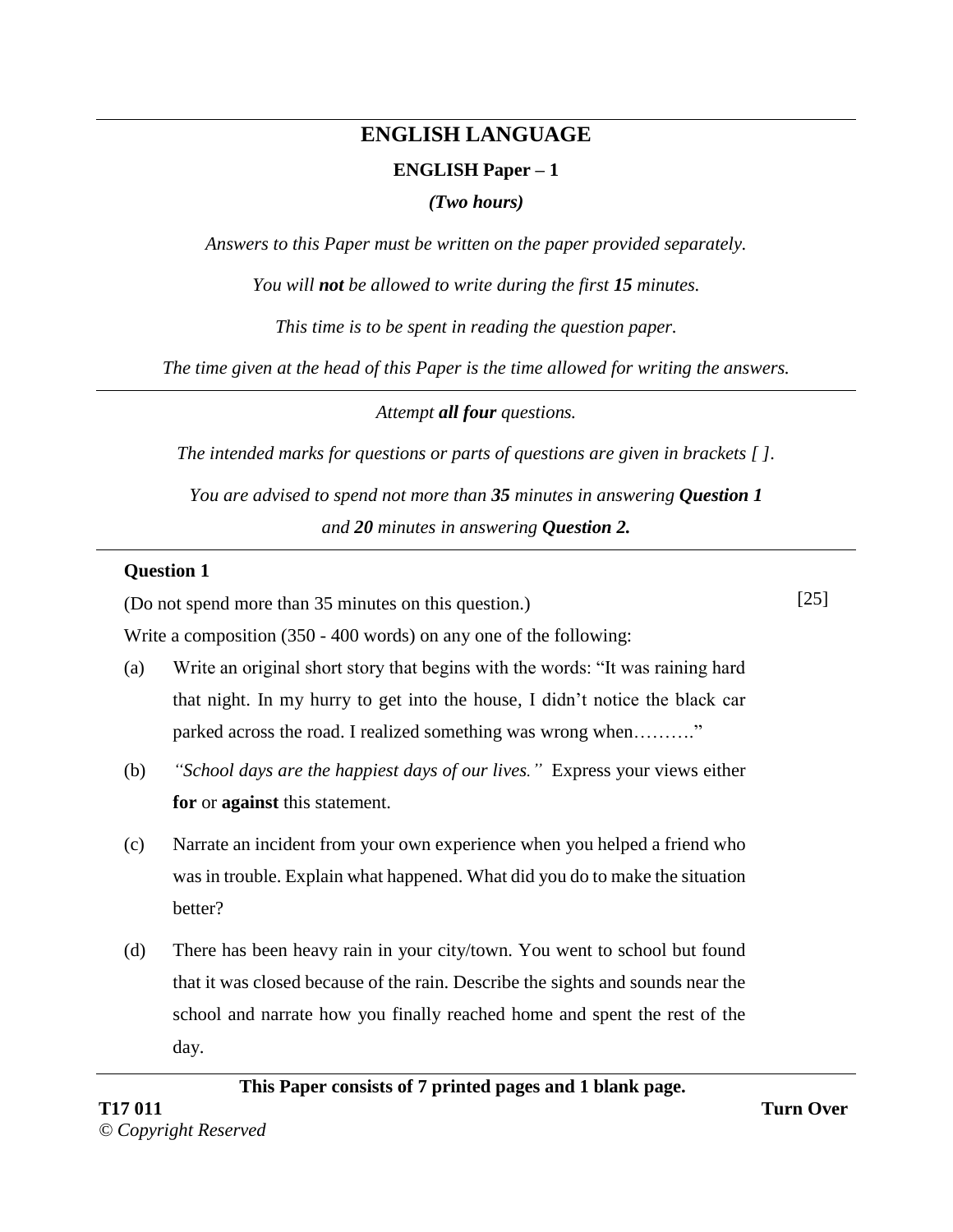(e) Study the picture given below. Write a story or a description or an account of what it suggests to you. Your composition may be about the subject of the picture or you may take suggestions from it; however, there must be a clear connection between the picture and your composition.



### **Question 2**

*(Do not spend more than 20 minutes on this question.)* 

Select *any one* of the following:

- (a) A number of loose electric wires are hanging from a lamp post near the main gate of your school. Write a letter to the Municipal Commissioner explaining the problem, the danger it poses and suggest a quick solution.
- (b) You were a part of an organizing committee for an inter-school event which was very successful. You and the other committee members were congratulated and praised at the school assembly by the Principal. Write a letter to your grandmother telling her about the event and your feelings at being recognized and praised in front of the school.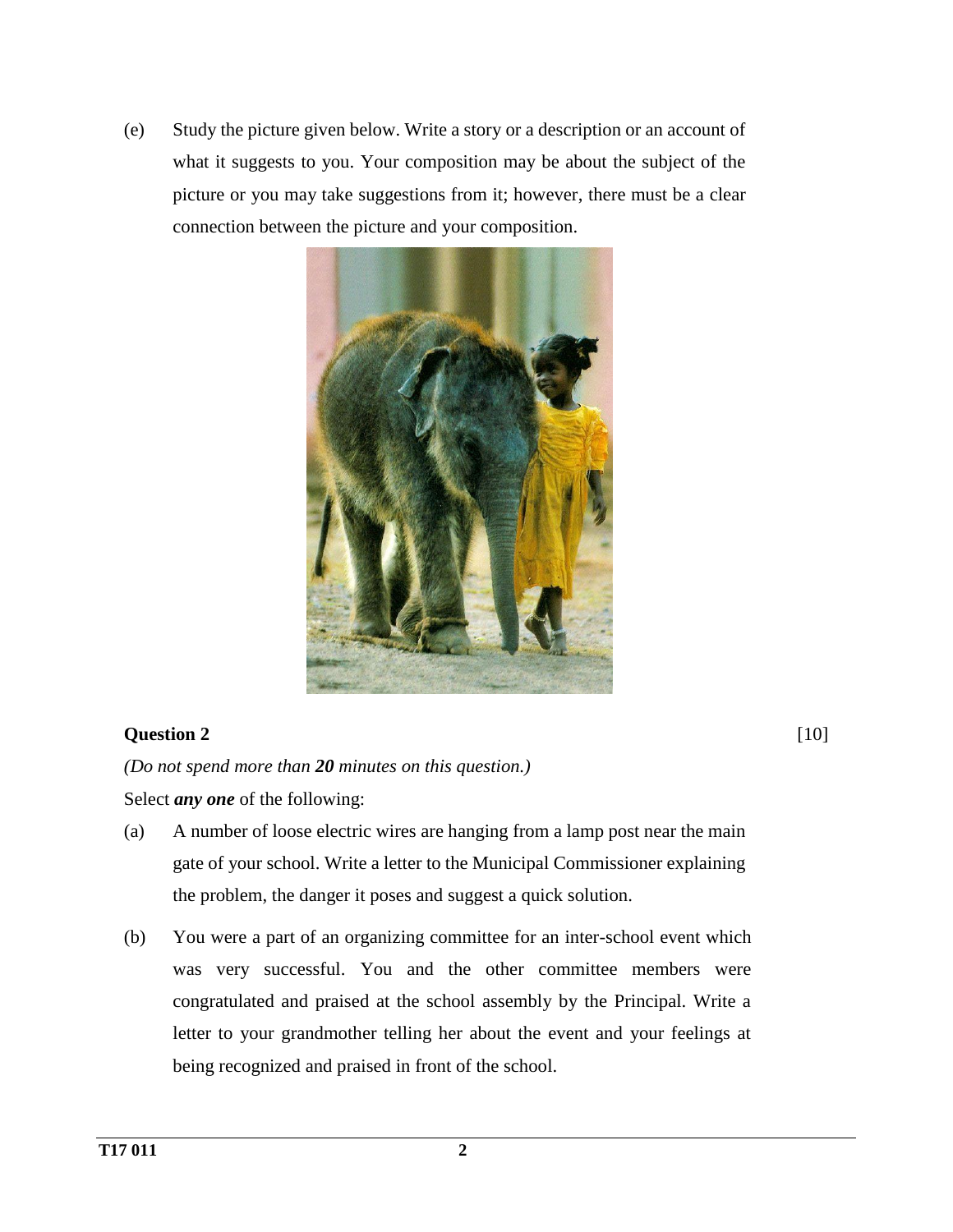#### **Question 3**

Read the following passage carefully and answer the questions that follow:

Every Monday, on his way back from work, Bipin Chowdhury would drop in at New Market to buy books. He had to buy at least five at a time to last him through the week. He lived alone, was not a good mixer, had few friends, and didn't like spending time in idle chat. Those who called in the evening got through their business quickly and left. Those who didn't show signs of leaving would be told around eight o'clock by Bipin Babu that he was under doctor's orders to have dinner at eight-thirty. After dinner he would rest for half an hour and then turn in with a book. This was a routine which had *persisted* unbroken for years.

Today, Bipin Babu had the feeling that someone was observing him from close quarters. He turned round and found himself looking at a round-faced, meeklooking man who now broke into a smile. 10

'I don't suppose you recognize me.'

Bipin Babu felt ill at ease. It didn't seem that he had ever encountered this man before. The face seemed quite unfamiliar.

'Have we met before?' asked Bipin Babu.

The man looked greatly surprised. 'We met every day for a whole week. I arranged for a car to take you to the Hudroo falls. My name is Parimal Ghose.'

'Ranchi?'

Now Bipin Babu realized this man was making a mistake. Bipin Babu had never been to Ranchi. He smiled and said, 'Do you know who I am?'

20

The man raised his eyebrows, and said, 'Who doesn't know Bipin Chowdhury?'

Bipin Babu turned towards the bookshelves and said, 'You're making a mistake. I've never been to Ranchi.'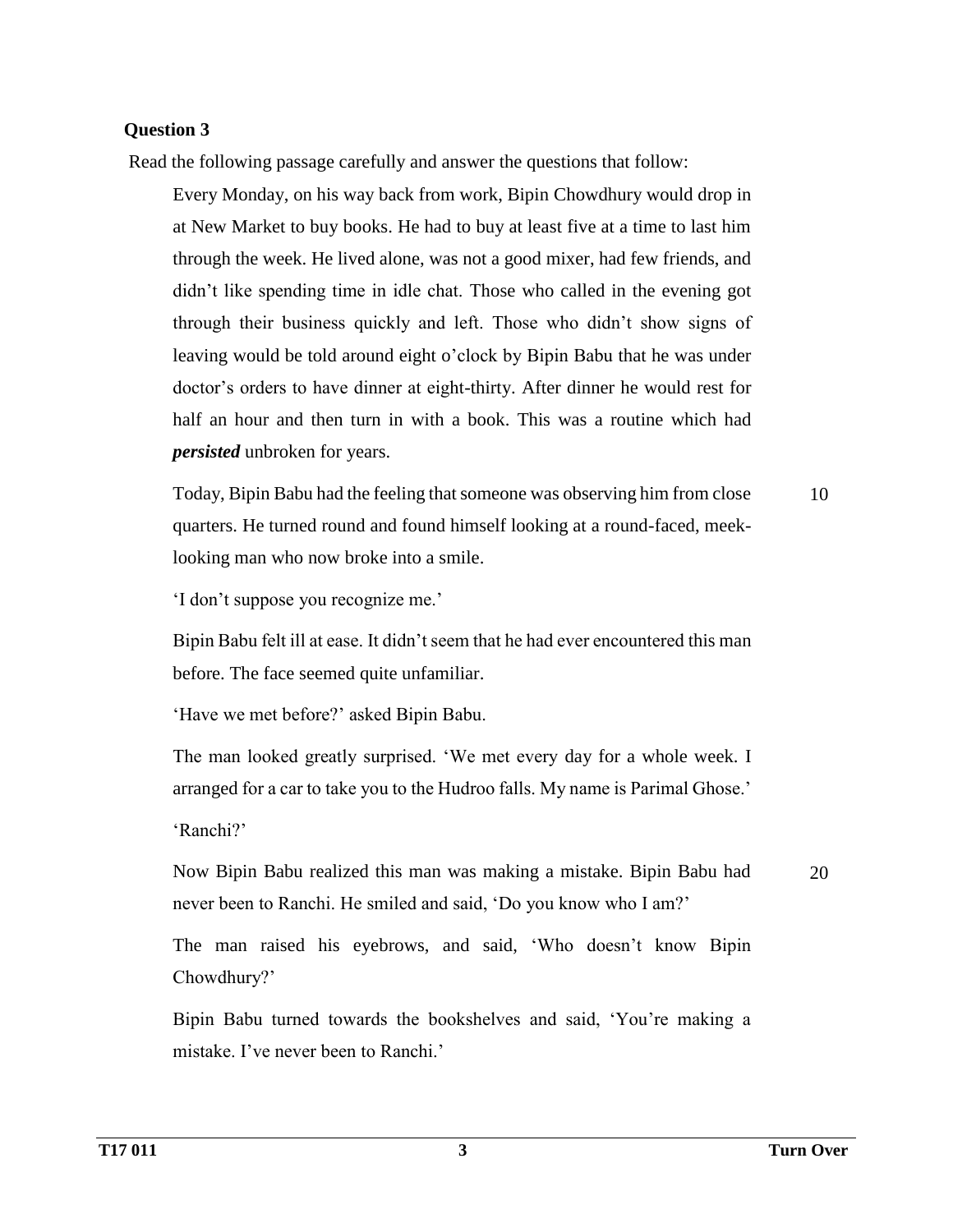The man now laughed aloud.

What are you saying, Mr. Chowdhury? You had a fall in Hudroo and cut your right knee. I brought you iodine. I had fixed up a car for you to go to Netarhat the next day, but you couldn't because of the pain in the knee. Can't you recall anything? Someone else you know was also in Ranchi at that time. Mr. Dinesh Mukherjee. You stayed in a bungalow. You said you didn't like hotel food. I'll tell you more: you always carried a bag with your books in it on your sightseeing trips. Am I right or not?'

30

40

Bipin Babu spoke quietly, his eyes still on the books.

'Which month in Nineteen fifty- eight are you talking about?'

The man said, 'October.'

'No, sir,' said Bipin Babu. 'I spent October Nineteen fifty- eight with a friend in Kanpur. You're making a mistake. Good day.'

But the man didn't go, nor did he stop talking.

'Very strange. One evening I had tea with you on the veranda of your bungalow. You spoke about your family. You said you had no children, and that you had lost your wife a *decade* ago.

When Bipin Babu had paid for the books and was leaving the shop, the man was still looking at him in utter disbelief.

Bipin Babu's car was safely parked in Bertram Street. He told the driver as he got into the car, 'Just drive by the Ganga, will you, Sitaram.' Driving up the Strand Road, Bipin Babu regretted having paid so much attention to the *intruder*. He had never been to Ranchi. He had an excellent memory.

Unless he was losing his mind!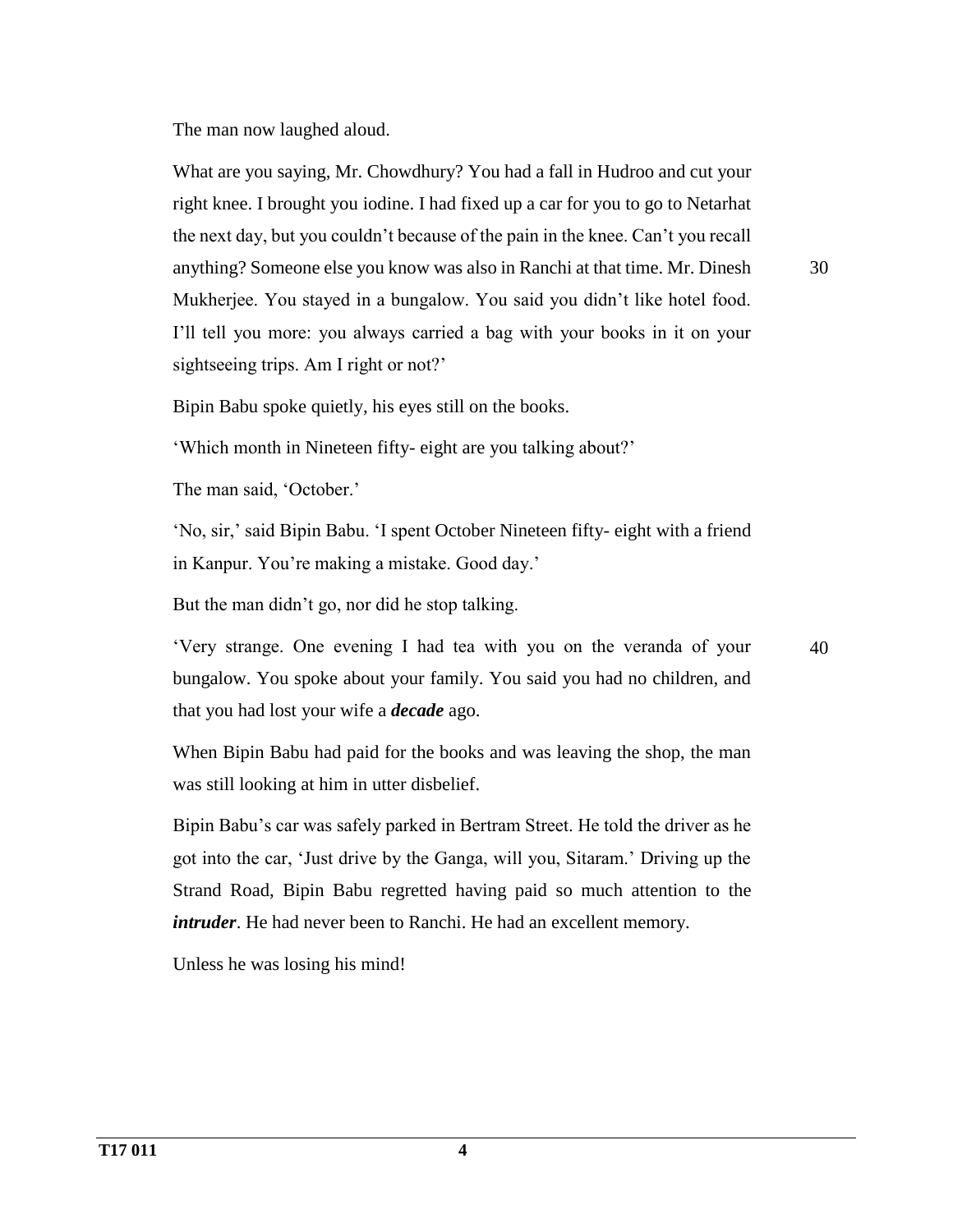(a) Give the meaning of the following words as used in the passage: [3]

One word answers or short phrases will be accepted.

- (i) persisted *(line 9)*
- (ii) decade *(line 42)*
- (iii) intruder *(line 48)*

(b) Answer the following questions briefly in your own words.

(i) How did Bipin Chowdhury find time to read five books a week? [2] (ii) How did he get rid of visitors who stayed late? [2] (iii) Which sentence tells you that Bipin Babu was uncomfortable? [2] (iv) What strong argument did Bipin Babu give to prove that he was not in Ranchi at that time? [2] (v) What does Bipin Babu regret? [2] (vi) What are Bipin Babu's feelings at the end of the passage? [2] (c) (i) What memories of the trip does Parimal Ghose evoke to prove that Bipin Babu was indeed in Ranchi? Answer in not more than 60 words. [8] (ii) Give a title to your summary in  $3(c)(i)$ . Give a reason to justify your [2]

#### **Question 4**

(a) Fill in each of the numbered blanks with the correct form of the word given in brackets. Do not copy the passage, but write in correct serial order the word or phrase appropriate to the blank space. [4]

#### **Example:**

Answer: (0) started

choice of the title.

My mother  $(0)$  \_\_\_\_\_\_\_\_\_\_ (start) school when she  $(1)$  \_\_\_\_\_\_\_\_\_\_ (be) six and (2) \_\_\_\_\_\_\_\_\_\_ (stop) the same term. She was unusual in the village as she had a father and brother who (3) \_\_\_\_\_\_\_\_\_\_ (encourage) her to go to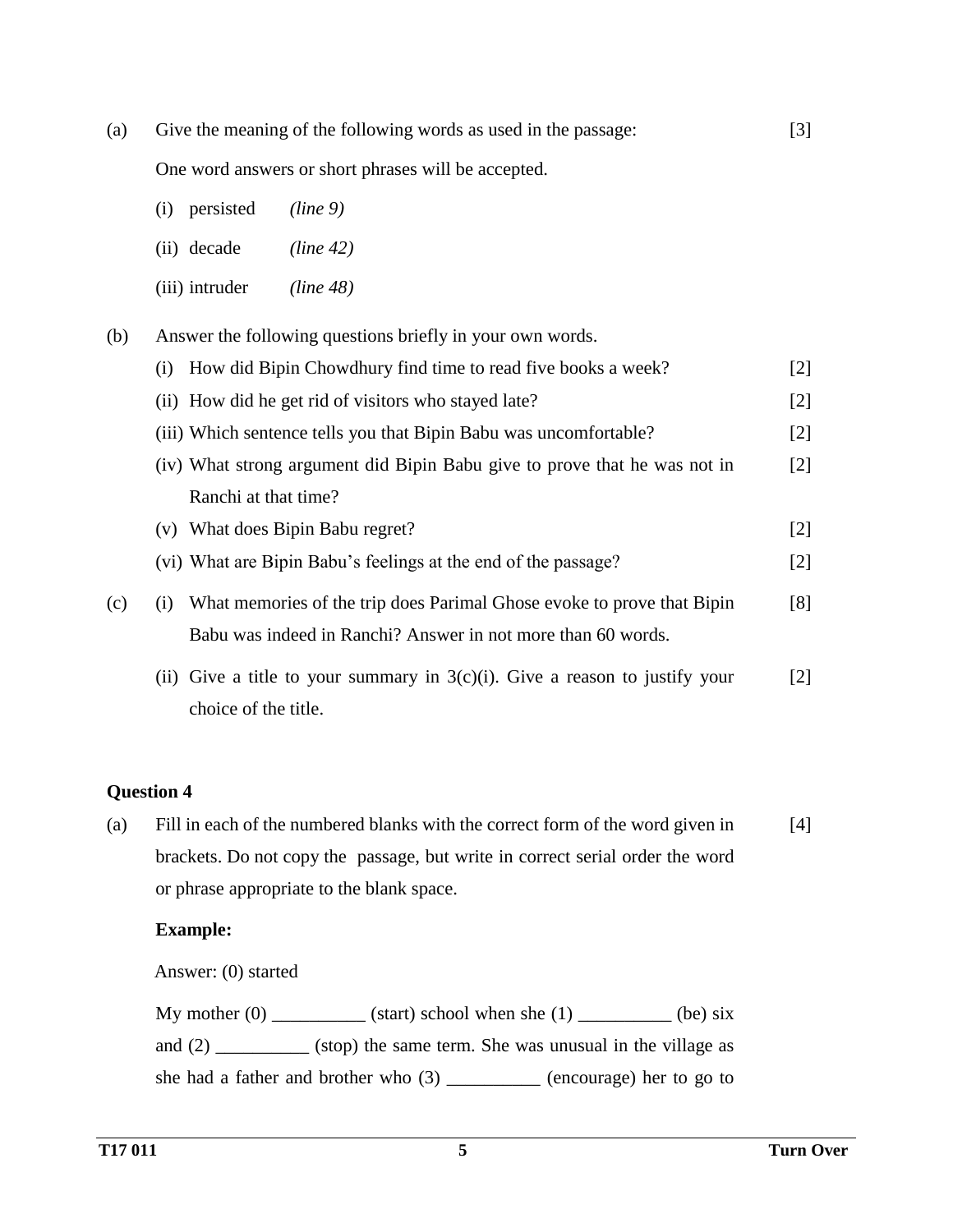school. She was the only girl in a class of boys and claims she was brighter than the boys. But every day she (4) \_\_\_\_\_\_\_\_\_\_ (will) leave behind her girl cousins  $(5)$  \_\_\_\_\_\_\_\_\_\_ (play) at home and she  $(6)$  \_\_\_\_\_\_\_\_\_ (envy) them. There  $(7)$  (seem) to be no point in  $(8)$  (go) to school just to end up doing housework.

- (b) Fill in each blank with an appropriate word: [4]
	- (i) She shouted angrily \_\_\_\_\_\_\_\_\_\_ the disobedient boy.
	- (ii) I asked them to provide us \_\_\_\_\_\_\_\_\_\_\_ a guide.
	- (iii) The tree grew at a dangerous slant and had to be cut \_\_\_\_\_\_\_\_\_\_\_.
	- (iv) My daughter believes \_\_\_\_\_\_\_\_\_\_ fairies.
	- (v) He drew a beautiful diagram \_\_\_\_\_\_\_\_\_\_ the board.
	- (vi) She battled her way \_\_\_\_\_\_\_\_\_\_ the crowd.
	- (vii)We were asked to gather \_\_\_\_\_\_\_\_\_\_ the teacher.
	- (viii) They had to climb \_\_\_\_\_\_\_\_\_\_ the steep pathway to reach the top.
- (c) Join the following sentences to make one complete sentence **without using** *and, but* or *so*: [4]
	- (i) This is the hospital. I was born here.
	- (ii) The children have been sick for a week. They were unable to go to school.
	- (iii) Mrs. Kumar has been a teacher for thirty years. She will now retire.
	- (iv) We have had no respect for nature. Now we are suffering from the effects of global warming.
- (d) Re-write the following sentences according to the instructions given after each. Make other changes that may be necessary, but do not change the meaning of each sentence. [8]
	- (i) Not many people read for pleasure these days. (Begin: Few……………………………)
	- (ii) Since her childhood Meera has been good in Mathematics. (End: ……………………………childhood.)